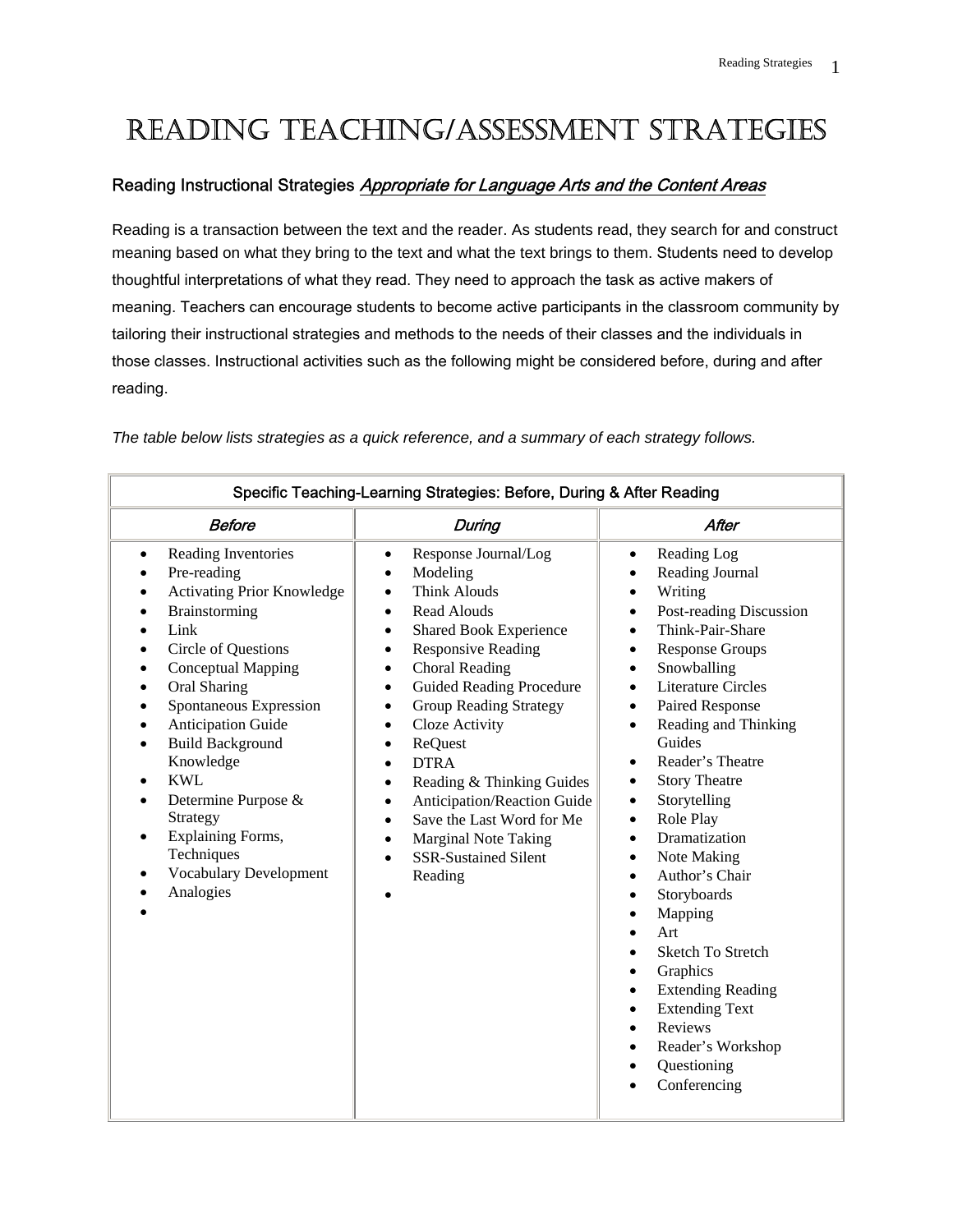### Before Reading

Before reading, strategic readers preview the text by looking at the title and the text to evoke relevant thoughts, memories, and associations. They build background by questioning themselves to see what they already know about the topic, the form in which the topic is presented, and the vocabulary that might communicate the ideas about the topic. They set purposes for reading by asking themselves what they want to learn or experience by reading the selection. Before reading, teachers can use the following activities to prepare students to read:

**Reading Inventories:** Directs instruction and gives teachers insight into students' interests, attitudes, needs, and existing reading strategies. (e.g., "I like to read ...."; "Reading is ..."; "Library books are ..."; "I like to read when ..."; "Teachers want me to ..."), and students' self-assessments.

\_\_\_\_\_\_\_\_\_\_\_\_\_\_\_\_\_\_\_\_\_\_\_\_\_\_\_\_\_\_\_\_\_\_\_\_\_\_\_\_\_\_\_\_\_\_\_\_\_\_\_\_\_\_\_\_\_\_\_\_\_\_\_\_\_\_\_\_\_\_\_\_\_\_\_\_\_\_\_\_\_\_\_

Pre-reading: Reading begins before a book is opened. Pre-reading strategies:

*... help students to activate what they know about a topic and anticipate what they will read or hear. Such strategies also direct students' attention to the major points in the reading. Teachers can also use pre-reading strategies to point out how a text is organized, to teach unfamiliar vocabulary or concepts, and to provide students with a purpose for reading or listening* (Irvin, 1990, p. 96).

A pre-reading activity with the focus on arousing interest in a text and getting students started reading will be different from one with the focus on establishing a common understanding about the main idea or technique employed in a text. Teachers need to consider how to initiate the reading of any text.

**Activating Prior Knowledge:** During the pre-reading phase, students may need assistance to activate what they already know regarding the ideas they are about to encounter. Teachers need to do more than inform students of the topic of the literary selection. For example, in a selection dealing with the theme of "courage", students might:

- describe a person they know who is courageous and why they think that person is courageous
- in their journal, list several everyday tasks that they think required them to show courage
- create a tableaux representing a courageous moment
- brainstorm the images associated with the word "courage."

**Brainstorming:** Building schemata, prior knowledge, before reading.

**Link:** Variation of brainstorming. Students are given 3 minutes to list what they know about a topic. Students share their list orally with a group. Then they are given I minute with the same topic to list all they know based on the previous discussions in their group.

**Circle of Questions:** Students work in groups of 4 and have 3-5 minutes to brainstorm questions they have about a topic and 1 minute to rank order them. The teacher writes a concept/topic on the board. Groups take turns sharing their questions in the order they ranked them. The teacher connects their questions with lines to the concept on the board. If the group's #1 question has already been shared by another group, they share their #2 ranked question. The rounds continue until all questions have been shared. The questions are then placed into categories and each category is assigned to a group. The groups become the experts in finding the answers to the questions in their category. As they read, they search for the answers to report to the class.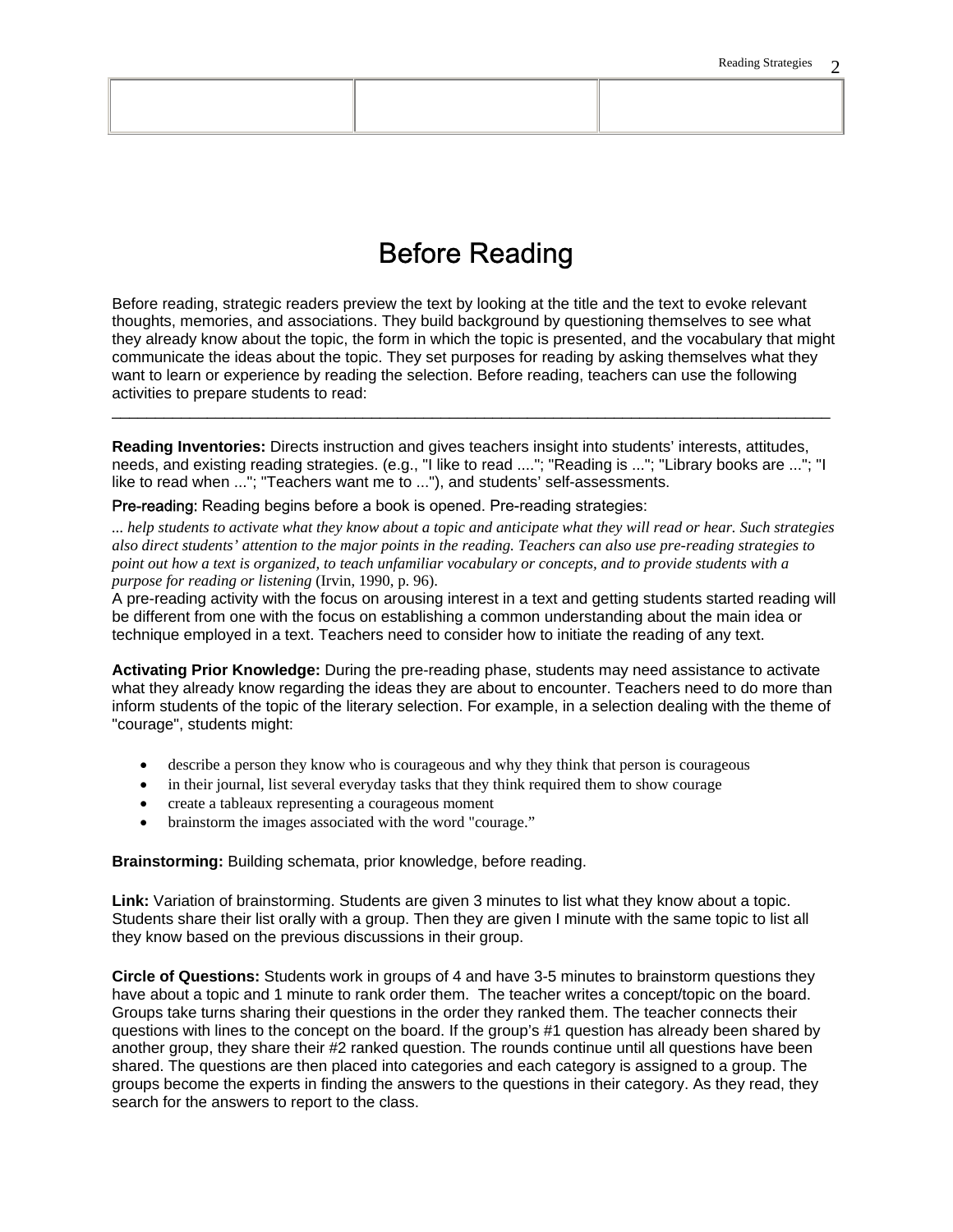Reading Strategies 3 **Conceptual Mapping:** Good for pre or post reading for groups or individuals. The teacher writes a concept or topic in a circle. Students draw lines out from the main circle and write what they know about or what they have learned about the topic in connecting circles.

**Oral Sharing:** Students getting acquainted, sharing personal experiences.

**Spontaneous Expression:** Talking in class on specific topics of interest or of study **Anticipation Guide:** Students might use an anticipation guide--a brief reading passage to capture their interest--while building predictive reading skills, connecting with their previous experiences, and establishing a purpose for reading. For example, if teaching the short story *Lather and Nothing Else* by Hernando Téllez, teachers could present the following question as an anticipation guide:

*Your enemy, a vile killer, is sitting on the barber's chair and you are standing over him, your razor in your hand ready to shave him. What are you thinking?*

Another type of anticipation guide asks students to place a checkmark next to those statements with which they agree. For example,

- \_\_\_a) Heroes are always courageous.
- \_\_\_b) There are many acts of courage in a war.
- \_\_\_c) A barber can be courageous.
- \_\_\_d) Courage always involves sacrifice.

Three to five statements are usually adequate.

**Building Background Knowledge:** If a selection deals with a military academy, for example, and students have no knowledge of such an institution, then they must be given background information. Speakers, films, slides, news articles, maps, and photos can be used to build students' background information.

**KWL:** A strategy known as KWL can be used to activate what students know and need to know before reading. Individually, in small groups, or as a class, have students design a chart with three columns. In the first column they indicate what they know about a topic; in the second, what they want to know; and in the third, what they learned after reading. A variation could be: What do we know? What do we think we know? What do we need/want to know? There are a variety of variations that can be made to accommodate different grade levels. Simple example:

| What do we<br>know? | What do we<br>lthink we know? | What do we<br>need/want to |
|---------------------|-------------------------------|----------------------------|
|                     |                               | know?                      |
|                     |                               |                            |
|                     |                               |                            |

**Determining Purpose and Strategy:** Encourage students to use predictions to set a purpose for reading. For example, titles help a reader predict what a particular work is about. Based on the title of the poem (short story, play, essay, film), have students jot down a brief prediction of what they think the selection will be about. Good readers also make predictions about characters and plot before and during their reading.

After students read the first page of a selection, teachers can pose the following questions:

- Why has the character come?
- How will people react to the character?
- What will happen to the character?

Focus students' thinking by setting purposes to guide their reading. An example follows. *"Beowulf" is a long poem about a legendary hero who battles evil. Like all heroes, Beowulf represents the values admired by his society. Think about the qualities of modern heroes and the kinds of enemies they*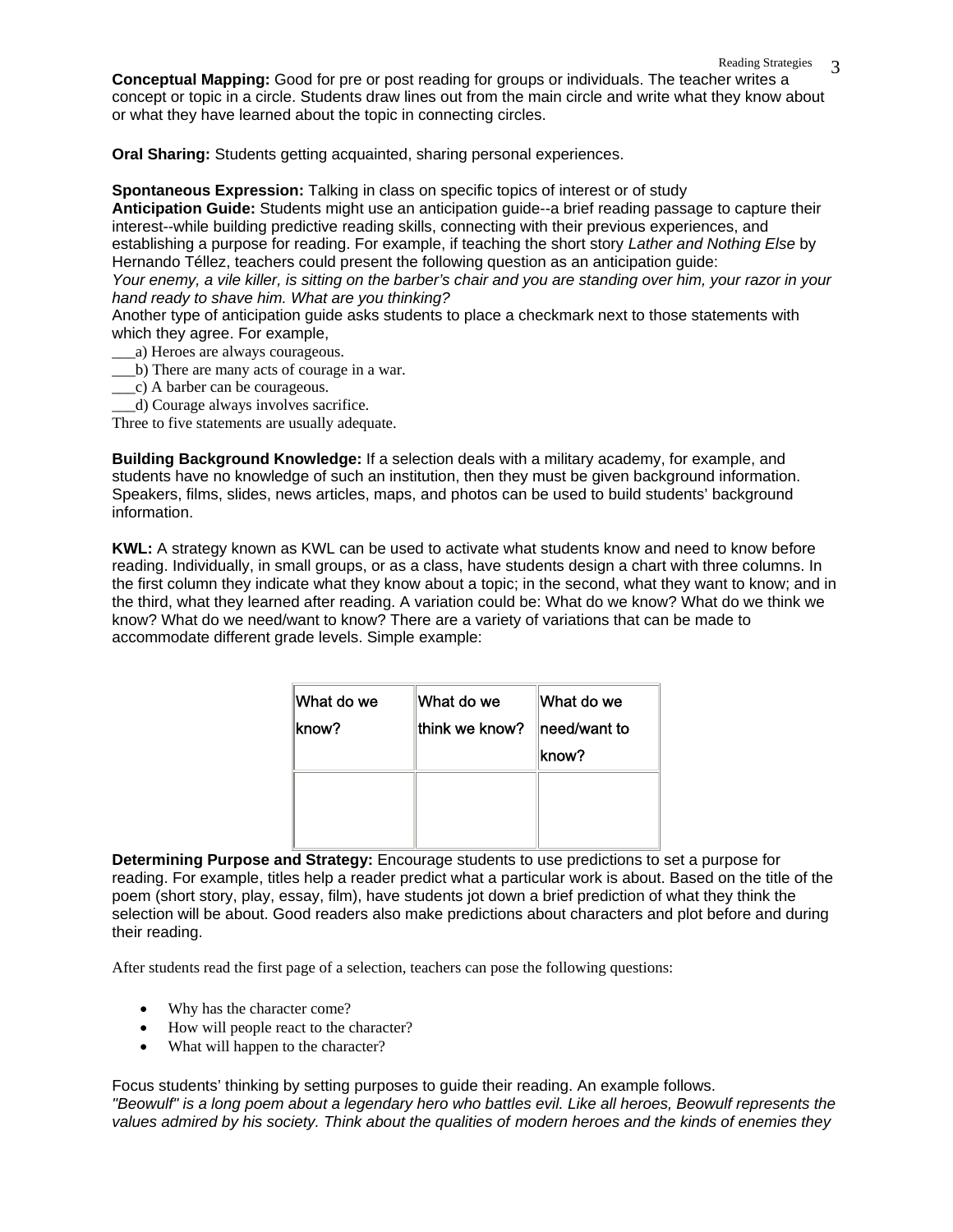battle. Use the chart that follows to record phrases that describe today's heroes. As you read, decide if *Beowulf displays any of the qualities you listed.*

| Heroic<br><b>Deeds</b> | ∥Enemies | Abilities | <b>Virtues</b> |
|------------------------|----------|-----------|----------------|
|                        |          |           |                |
|                        |          |           |                |

(Applebee, Langer, Hynes-Berry, & Miller, 1992, p. 21)

**Explaining Literary Forms, Techniques, and Vocabulary:** Writers employ certain literary forms, techniques, and vocabulary to create desired effects. If students are to understand the impact of a literary work, they have to understand how the impact is achieved. To help students better understand a literary text, it may be important to draw their attention to the elements and structures of literary texts, as well as the strategies for reading the different types of literature. Literary forms, techniques, and vocabulary can be addressed in short mini-lessons before students read a selection. These mini-lessons should provide knowledge to help students experience, think about, and respond to what they are reading. They should not become disconnected terminology or treatises on literature. Prose **fiction** is literature about imagined people, places, and events. The purpose of prose fiction is to stimulate the readers' imagination and communicate the author's perception or view of the world. Short stories, legends, myths, and novels are usually made up of the same basic elements--events (plot), people (characters), places (setting), point of view, conflict, theme, and sometimes symbol and irony. Because of their length, novels usually introduce a greater variety of characters, and may include sub-plots and even use more than one point of view to give different perspectives on the events of the narrative. Where a novel might have many focuses and sub-plots, a **short story** usually has one focus. Where the novel usually creates a broad exterior world that develops as the story unfolds, the short story creates a smaller world, often an interior one. However, the basic elements are the same with the novel and the short story. When reading stories, students must note whether the person telling the story is a character within the story or someone watching the action from the outside. As the story unfolds, they must note the central conflict or focus and decide why the characters behave as they do. Finally they must decide how they feel about the story's events, their reactions to the main characters, and the comments or questions about life that the story conveys. The **novel**, on the other hand, requires that students keep sub-plots separated and recognize their relationships to the main plot. As the characters are likely to be dynamic rather than static, they must be aware of their motives and able to recognize the events that lead to changes in the characters. If students enjoy the novel, they may unconsciously identify with one character or idea inherent in the novel. They need to be aware of the nature and implications of such identification when they respond to what they have read. Prose **nonfiction** is writing about real perceptions, lives, and times. Included in this category of prose are forms such as essays, articles, editorials, letters, journals, biographies, autobiographies, speeches, and full-length books. With suspense, richness of expression, and ingenuity of style, nonfiction is as exciting as fiction. In fact, much contemporary nonfiction uses the traditional elements of fiction writing. Terms such as new journalism, creative nonfiction, and literary nonfiction have been used to describe this type of prose writing. Contemporary nonfiction can be read for the same pleasure people experience when reading novels. Because it is vivid and personal in nature, it can serve as a model for much of secondary school students' own writing. Students should also be aware of the typical organizational methods used in traditional nonfiction prose including: simple listing, time order, comparison-contrast, cause-effect, problem-solution, and description. If students are reading for information, they need to keep their purpose clearly in mind. Students may need to take time to summarize or restate the main points in the reading and make some notes on the main and supporting ideas. **Poetry** is literature that communicates feelings, impressions, images, and ideas through the careful choice and arrangement of words for their sound and meaning. The purpose of poetry can be to capture a mood, convey a feeling, tell a story, or explore ideas, language, rhythms, or images. Poets use various literary techniques to convey the meaning, mood, and feeling of a poem including choice of speaker, form (order and arrangement), imagery, sound, and figurative language. **Plays** can be read as a script for performance or as literary text. In both cases students should pay particular attention to the language, the images, and the literary devices used by the playwright. If the intention is performance, students should, as they read, imagine the play brought to life by actors. They should try to understand the staging that will bring the script to life through acting, costumes, scenery, props, sound effects, and lighting. They should think about the motivation for characters' actions and resulting conflict. Learning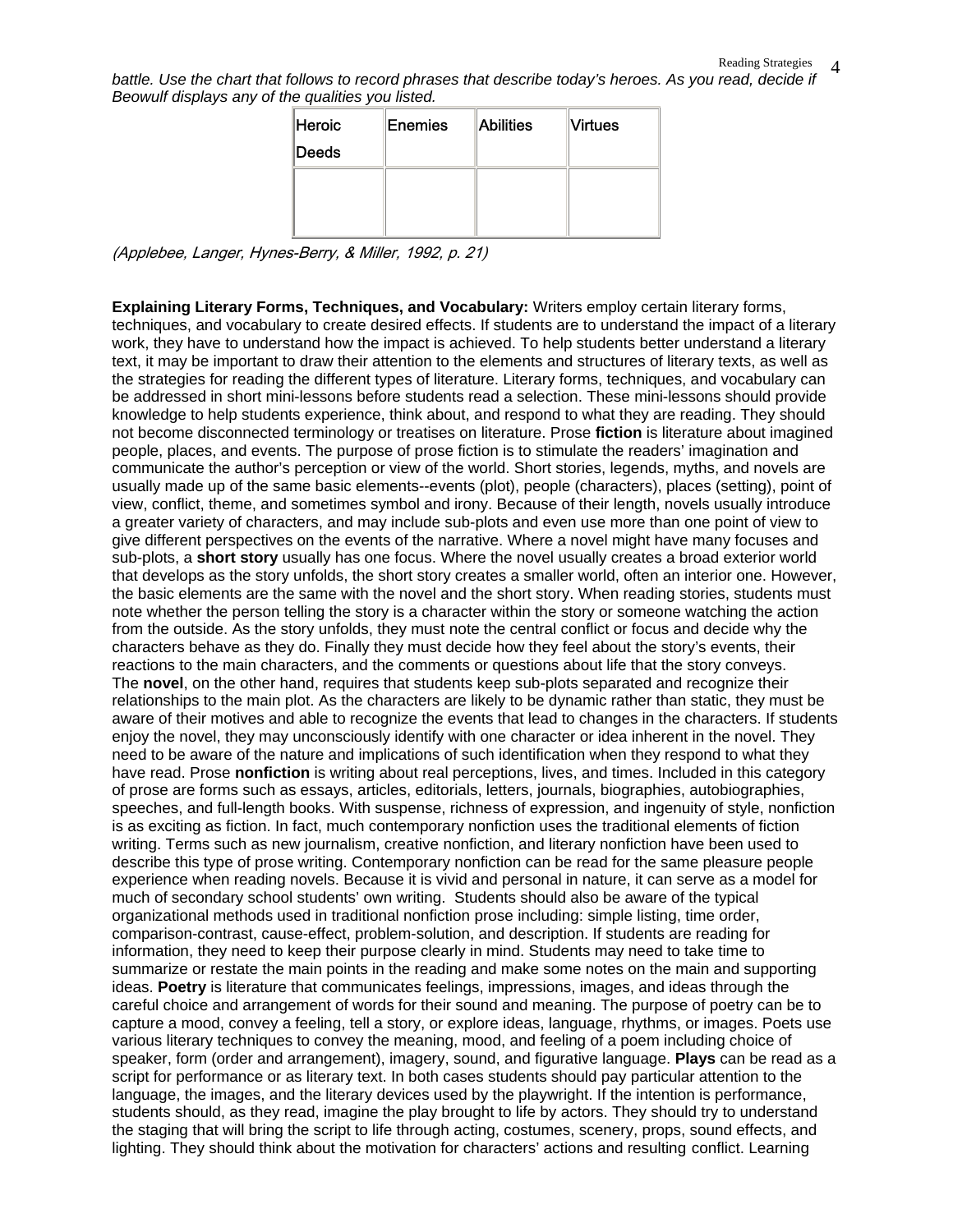Reading Strategies 5 objectives related to the drama strand of the arts education curriculum can also be achieved in language arts lessons where students are reading plays as dramatic scripts.

**Vocabulary Development:** If students do not understand the author's vocabulary, they will not understand the text. Memorizing vocabulary for a test or studying lists of words isolated from the reading experience have virtually no effect on comprehension or on improving one's vocabulary (Nelson-Herber, 1986). Words selected for the purpose of pre-reading vocabulary development should be selected judiciously and there should be a variety of instructional techniques employed. There are three criteria to keep in mind when selecting words for study:

- the relation of a word to key concepts in the text
- the students' background
- the potential for enhancing independent learning.

The amount of pre-teaching of vocabulary depends upon a teacher's approach to a selection. If the selection is read aloud by the teacher, an oral interpretation may convey the meanings of the unfamiliar words. If the momentum of a selection is best not broken and key words are not necessary for understanding, then vocabulary can be addressed after the reading.

There are numerous ways to help students prepare for the words they will encounter in their reading:

• Activate their prior knowledge.

E.g., if the word "rejuvenate" is a key word in a selection, students can associate this word with "juvenile".

Define words in multiple contexts.

E.g., "He is a juvenile. He is a juvenile delinquent. Stop acting so juvenile."

Alert them to context clues.

E.g., How would a judge use the word "juvenile"?

- Show students a context-clue attack system, such as the following:
	- 1. Look before, at, and after the word.
	- 2. Think about what is already known and what is in the text.
	- 3. Predict a possible meaning.
	- 4. Try steps again or consult a source of authority (e.g., a dictionary).
- Help students recognize the structure of words--prefixes, roots, and suffixes (morphemic analysis). E.g., "Re-" as in "reproduce, renew, rejuvenate".
- Show the relationships among words using semantic mapping. Individually, in pairs, in small groups, or as a class, students can cluster associations around central nodes that form general categories. For example:



• Teach students how to use the dictionary and show them the extent of its information.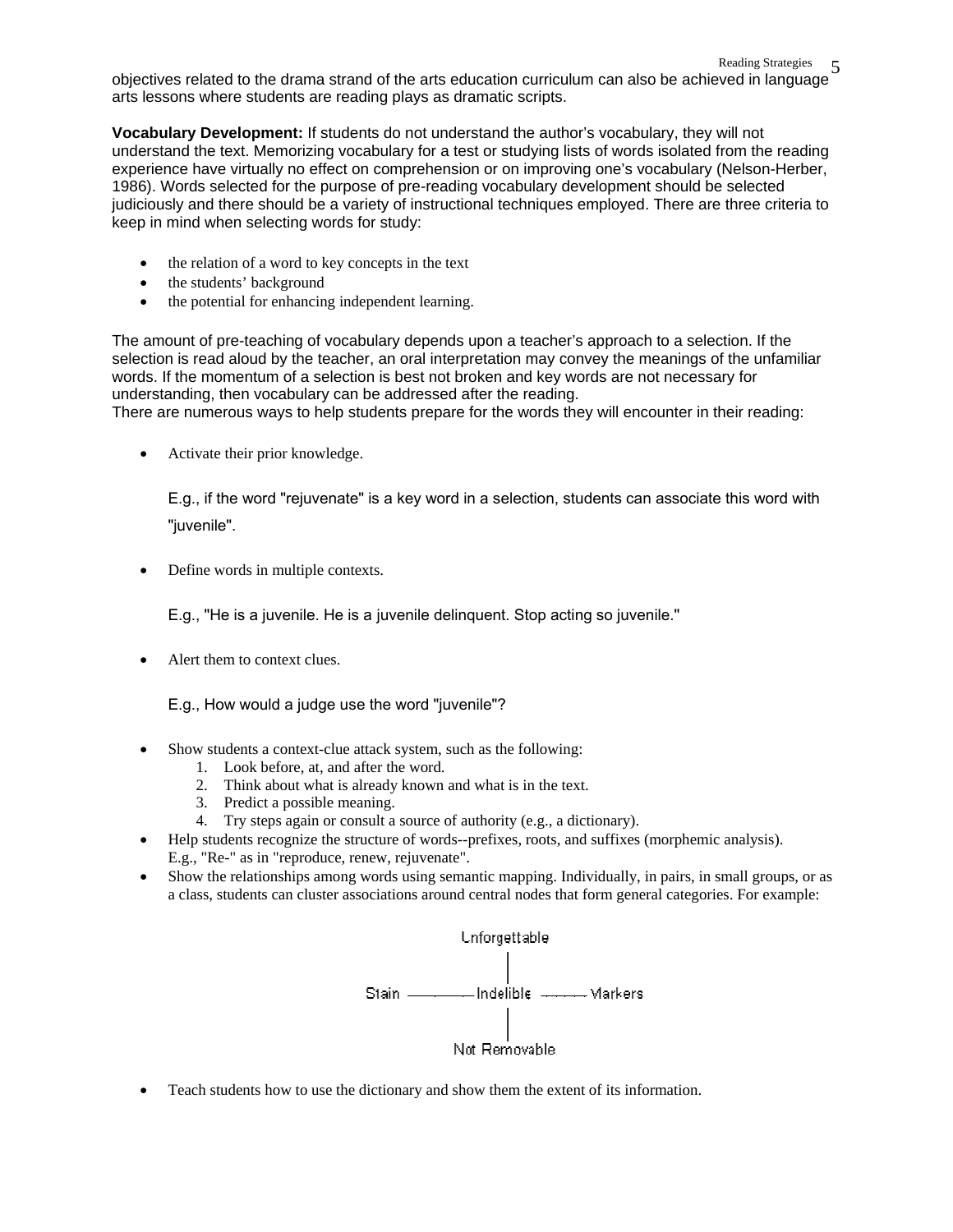Reading Strategies 6 **Analogies:** Other useful pre-reading vocabulary strategy includes using analogies (e.g., young is to old as juvenile is to ...), listing, sharing the etymology of a word, encouraging wide reading, encouraging vocabulary self-collection, using mnemonic devices, and playing games.

Generally, teachers should keep three guidelines for effective vocabulary instruction in mind:

- give both context and definitions
- encourage deep processing--students making these words part of their working vocabularies
- give multiple exposures (Stahl, 1986).

## During Reading

There are several approaches to the first reading of a selection. Sometimes teachers read the selection to the class; sometimes students read it silently; occasionally, students read it aloud. The basic responsibility of students during reading is to make sense of text and to construct meaning in the process of reading. Strategic readers create a dialogue with the author, striving to reformulate what the author is saying. They check their understanding of the text by paraphrasing the author's words and they monitor it by imagining, inferring, predicting, and confirming. They integrate their new understanding with existing knowledge. They are continually revising their purposes for reading as they read. During reading, teachers can use the following activities to model and develop the strategies needed for effective reading:

**Response log or journal:** Students jot down responses, reactions, thoughts, and ideas in their journals, which may be subsequently shared. Response journals can be assessed according to particular criteria and can also be used to help students grow in their types of response. The criteria could be applied to student discussion and conferencing. The journal allows students to maintain a record of their thinking as they read a text and to reflect upon the text they are reading. They could respond to prompts such as the following: "I never thought about ... before, but ..." or "This book reminds me of ...". Typically, three kinds of responses can be made:

\_\_\_\_\_\_\_\_\_\_\_\_\_\_\_\_\_\_\_\_\_\_\_\_\_\_\_\_\_\_\_\_\_\_\_\_\_\_\_\_\_\_\_\_\_\_\_\_\_\_\_\_\_\_\_\_\_\_\_\_\_\_\_\_\_\_\_\_\_\_\_\_\_\_\_\_\_\_

- *Text perceptions*. As students read, they jot down any ideas or insights that they find interesting or that they think are particularly important.
- *Reactions*. After students have read a selection, they write their reactions. They might consider: What does this mean? What might this imply? How did it make them feel?
- *Associations.* After reading a text, students consider what else it calls to mind. Does this remind them of anything else they have heard, read, or experienced?

**Modeling:** An effective way to teach students how to make sense of text is for teachers to demonstrate how they make associations, how they infer, how they reread, how they create visual images, how they check predictions, and how they adjust their reading rate to match purpose and material.

**Think-alouds:** The teacher explicitly models for the students the thinking/reading process one might go through as one reads.

**Read-alouds:** The teacher, students, or guests read aloud to the class.

**Shared Book Experience:** (Big Books) Visually and auditorily experience the book as the teacher reads it.

**Responsive Reading:** Singing Chants

**Choral Reading:** Class reading in unison of a text

**Guided Reading:** Students reading in a small group setting while teacher provides individual coaching **Guided Reading Procedure:** After a purpose for reading has been set, students read an assigned selection to remember as much as possible. Next, they brainstorm everything they can remember, individually or with a partner. They check the text for additional information and correct any inaccuracies.

Finally, they organize their recollections into an outline or semantic map.

**Group Reading Strategy:** All students read a common selection. Students are divided into groups.

Designated responsibilities for each group are as follows:

Group 1: Rephrase the article in your own words.

Group 2: Identify questions that you would like to ask the author.

Group 3: Elaborate on the implications/consequences of the author's position.

Group 4: What assumptions is the author making? Evaluate these assumptions.

Group 5: What information does the author present and what more would you like to know?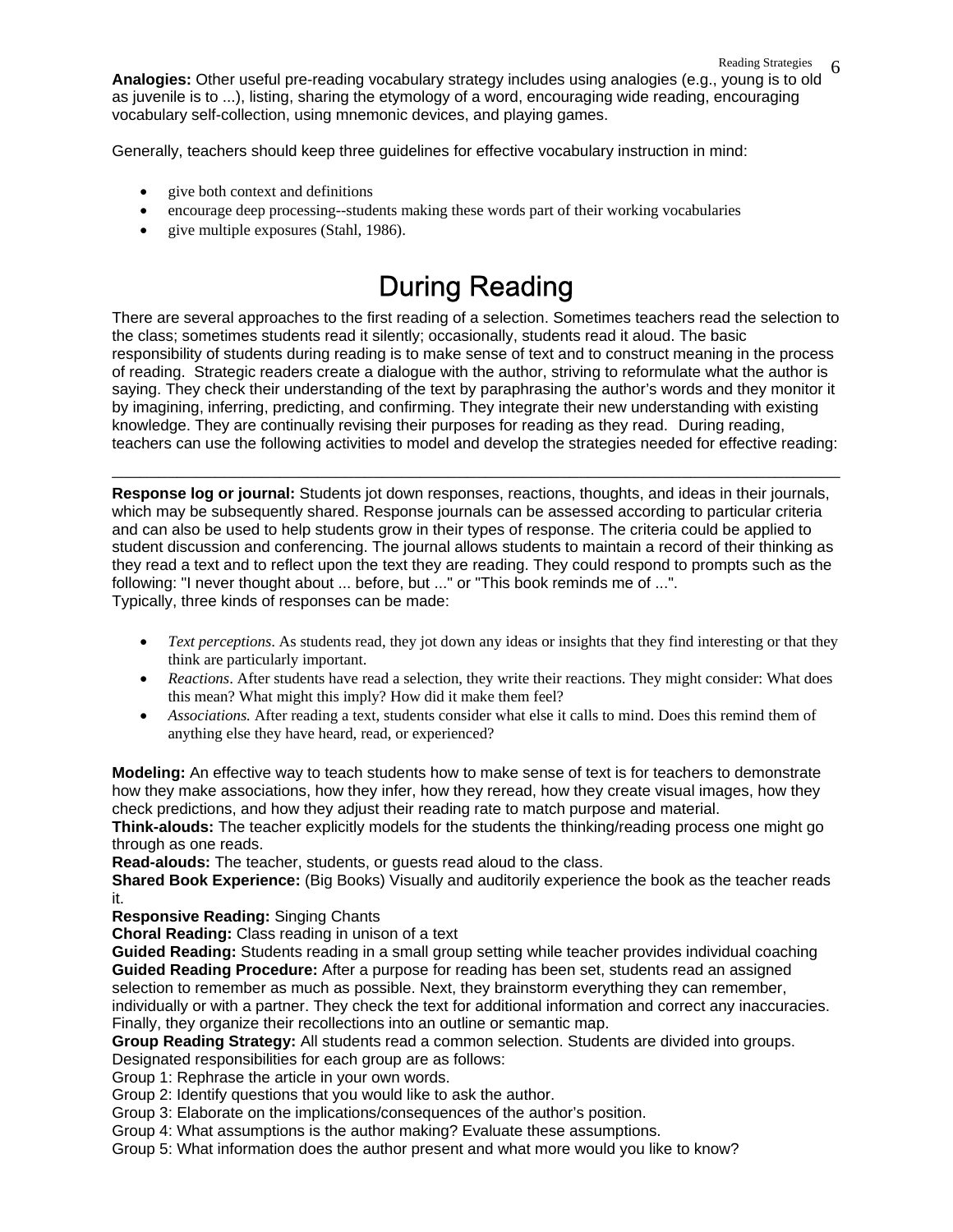### Reading Strategies 7 (Paul, 1993, p. 11)

**Cloze Activity:** A cloze activity is a useful means of assessing students' reading strategies and abilities to make sense of texts. A cloze procedure involves deleting words from a passage of text and replacing them with blank lines. The student must provide the author's original word (or a suitable synonym) for each space. Such use of a modified cloze technique gives teachers an indication of students' ability to construct meaning. Teachers and students should not be concerned with scores in the range of fifty percent. Students scoring in this range probably can comprehend the material if given teacher guidance before, during, and after reading. However, scores below that range may indicate that the material is too difficult for the students, while scores above that range may indicate more challenging material is needed.

**ReQuest (REciprocal QUESTioning):** Students and teacher read a pre-determined section of text. Students pose questions to the teacher. The teacher responds by modeling thought-provoking questions in return. Students continue the question-asking process with the teacher and each other using additional pre-determined sections.

**DTRA-Directed Reading-thinking Activity:** Examine the first portion of a selection and make predictions about topic or plot. Silently read the first portion, stopping at a pre-selected place just prior to an important event. Confirm or modify first predictions. Continue using various pre-selected stops.

(Vacca & Vacca, 1996, p. 219. Used with permission of Addison-Wesley Educational Publishers Inc.) **Reading and Thinking Guides:** Determine the major ideas for which students should read. Develop questions that reflect these major ideas. Assign a reading guide to support independent reading. Have students respond to the guide as they read and follow up with discussion and explanation of their responses. For example, the following guide could be used with the short story *The Cask of Amontillado* by Edgar Allan Poe.

What does Poe say? Check as many as apply.

- Montresor is a mason.
- \_\_ Fortunato is a fortunate man.
- \_\_ A sip of wine is worth the trip.
- \_\_ Montresor must not only punish, but punish with impunity.

What does Poe mean? Check as many as apply.

- \_\_ The two men were once close friends.
- \_\_ Nitre spoils the taste of Amontillado.
- \_\_ Montresor has an elaborate plan to kill Fortunato.
- \_\_ Montresor intends to imprison Fortunato.

What is Poe's message? Check as many as apply.

- \_\_ Fortunato is a martyr.
- \_\_ Fortunato is a drunk.
- \_\_ Montresor is insane.
- \_\_ Montresor's plan works.

How can we apply the meaning of Poe's story?

- \_\_ Stay out of catacombs.
- \_\_ Do not drink wine.
- \_\_ Do not succumb to flattery.
- \_\_ Do unto others as you would have them do unto you.

**Anticipation/Reaction Guide:** Activity for before, during, and after reading. Consists of a series of teacher prepared statements related to a topic in a book or chapter. Before reading, students must predict if they agree or disagree with each statement and discuss their reasons for their answers. After reading, students must decide if they think the author of the text would agree or disagree with the statements and provide evidence from the text for their answers.

**Save the Last Word for Me:** Students are given five 3x5 cards. As they read, they write a word, phrase, or segment from the story on each card that they found interesting, important, surprising, or that warrants further discussion. On the other side of the card, they write what they wanted to say about it and the page number where they found it for easy reference. The students are then divided into groups. Each group member shares their words with the group to see if they remember it from the story and if they can guess why the student chose it. The student has the last word by sharing the explanation he/she wrote on the back of the card.

**Marginal Note Taking:** Other strategies for students while they are reading include encouraging them to make marginal notes on a selection, to underline key words and ideas, to outline and map key ideas, to summarize, or to retell the selection to a partner. Students may choose to do a second or third reading to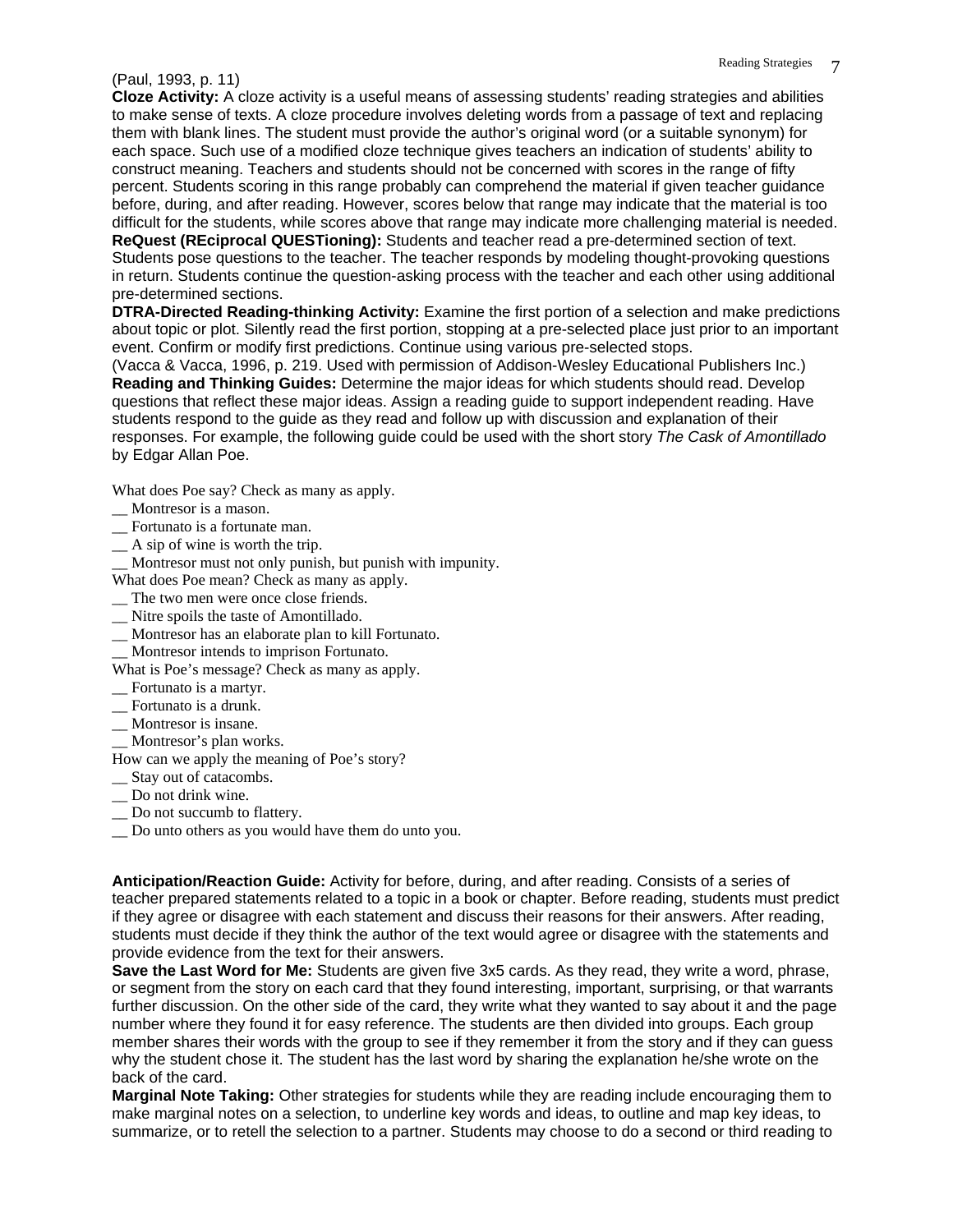Reading Strategies 8 clarify and confirm their understanding and interpretation. Utilizing Post-it notes is another motivating 8 format for students to take notes and post them along the text as they read.

**SMART: Self-Monitoring Approach to Reading and Thinking:** This strategy is for content area reading. Students first survey the text noting the title, subheadings, pictures, graphs, summary sections, etc...As they read the text, the put  $a + in$  the margin (or on a separate sheet of paper) for the material they do understand and a ? for the material they don't. The students look for clues from the pages of the text they surveyed and reread the parts they did not understand. If they find the answers, they replace the ? with a +, if they don't they keep reading to see if their questions will become clearer later in the passage. At the end of the reading they get assistance from the teacher for any of the questions they have unanswered.

**Silent Sustained Reading** (SSR): **Extensive Reading:** While some selections will be studied intensively, not all literature should be. There needs to be a time when students are allowed to "just read". Silent Sustained Reading (SSR) has been used in many classrooms to allow students to read because they want to--no book reports, no questions at the end of a chapter, and no looking up every unknown word's meaning. SSR means "putting down a book you don't like and choosing another one instead. It is the kind of reading highly literate people do obsessively all the time" (Krashen, 1993, p. x).

Some practical considerations that teachers need to address for the successful implementation of SSR for their classrooms are:

- When will it take place and for how long? (For example, ten minutes at the beginning or end of a period.)
- Although students should come prepared, will there be books available if they do not? Will an occasional visit to the library during SSR be permitted?
- How will teachers demonstrate their commitment to SSR? Will they read with the students? Will they occasionally provide book talks?
- How will teachers deal with students who want to use the time to do homework or other work?
- Are students permitted free choice of reading material?
- Are teachers consistent in not requiring written book reports and the like?

Reading response groups, literature circles, and reading workshops can complement and extend SSR.

# After Reading

Students need to reflect on what they have read in order to extend their thinking. Strategic readers summarize what they have been reading and contemplate their first impressions. They reflect and take second looks to develop more thoughtful and critical interpretations of the text. Finally, they make applications of the ideas encountered in the text by extending these ideas to broader perspectives. (Flood & Lapp, 1991, p. 732). Well-planned response activities after reading are just as important as those before and during. After reading, students should be invited to respond in ways that bridge reader and text. Teachers can employ a variety of strategies to help students respond to texts, including the following:

Reading log: allows students to keep a record of the books and authors they enjoy. This strategy is useful

in establishing students' interests in order to guide further reading.

Reading journal: allows students to write about a book, perhaps in preparation for a book talk. Some questions to guide students' journal writing include:

\_\_\_\_\_\_\_\_\_\_\_\_\_\_\_\_\_\_\_\_\_\_\_\_\_\_\_\_\_\_\_\_\_\_\_\_\_\_\_\_\_\_\_\_\_\_\_\_\_\_\_\_\_\_\_\_\_\_\_\_\_\_\_\_\_\_\_\_\_\_\_\_\_\_\_\_\_\_\_

- 1. How interesting did you find the book?
- 2. Would you recommend this book to your peers? Why or why not?
- 3. Write a brief summary of the book.
- 4. What did you gain from this book? What did it tell you about life? What did it mean to you personally?
- 5. How interesting did you find the book?
- 6. Would you recommend this book to your peers? Why or why not?
- 7. Write a brief summary of the book.
- 8. What did you gain from this book? What did it tell you about life? What did it mean to you personally?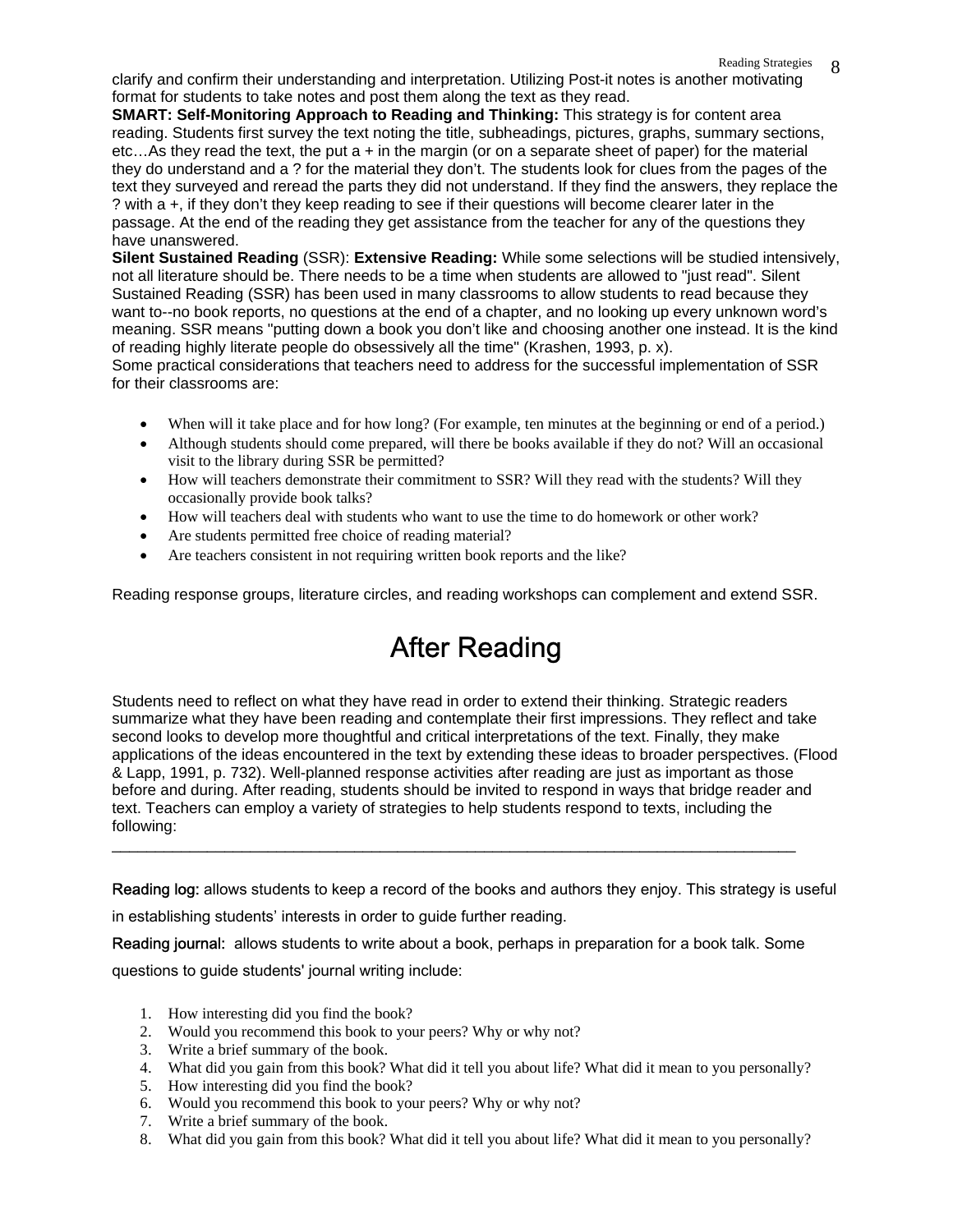9. Do you consider reading this book a valuable experience?

**Writing:** Students can explore the ideas and issues found in their reading through assigned writing. Teachers should ensure there is a close connection between the students' reading and their writing. (Reviews, Summaries, Reflections, Appreciations, New Endings)

**Post-reading discussion:** Discussion is an important part of the comprehension process. Students discuss in order to communicate, refine, and enrich their understanding. This can be done in pairs, in small groups, or as a whole class.

**Think-Pair-Share:** This strategy allows students to respond to a text or a key question about a text by first thinking and jotting down their individual responses. The students then share and talk about their responses with a partner. Finally, partners share their responses with a group or the class. Think-Pair-Share helps students clarify their ideas and insights.

**Response groups:** Dias (1996) and Carr (1991) suggest students form groups and choose a reporter/chairperson. Within each group, one member reads aloud the text or a section under discussion. Each student, in turn, reports initial reactions, feelings, or observations occasioned by the reading, including feelings of frustration or puzzlement. Students are asked not to remark on one another's responses until each member of the group has shared an initial response. After the preliminary round, students may comment freely on what they have just heard and share observations in their endeavor to arrive at the sense of the text. They are encouraged to return to the text for confirmation of ideas. After about 20 minutes, students prepare their oral reports. Reporters are discouraged from making written notes and encouraged to build on previous reports. Comments of dissent within groups are welcome and the teacher raises questions and introduces terminology that might help the class make sense of their insights and conflicts.

**Snowballing:** A snowballing strategy is useful for comprehending and discussing a literary selection. Individually, students write down three questions that occur to them as a selection is read. The questions should be ones that, if they were answered, would lead to an increased understanding of the selection. Students then join a partner and reread the selection. The partners try to answer the six questions and then identify the three most significant questions to share with another partnership. Then, in groups of four, students try to answer the next six questions. Each group can also select the one question it considers to be most significant and present it to the whole class for further discussion.

**Literature circles:** Students form small, temporary groups to read and discuss a text (often a novel). To assist students, Daniels (1994) recommends that roles be assigned to define student responsibilities, and to help students focus their reading and prepare for their discussions. A group of four, for example, might include the following:

- *a collector* (who is responsible for ensuring that each group member has an opportunity to contribute to a list or "collection" of questions about the text)
- *a facilitator* (who is responsible for facilitating the discussion and ensuring that each group member has an opportunity to respond to the collection of questions and to highlight additional key ideas from the text)
- *a scanner* (who is responsible for locating and recording key passages that group members discuss)
- *a representer* (who is responsible for representing visually or graphically key passages and quotations that group members discuss).

These roles can be rotated among group members and, as students become more comfortable with literature circles, adapted to suit the group's needs.

**Paired response:** In groups of two, students read, react, and discuss a text by exchanging thoughts in writing.

- 1. Both students read the same selection.
- 2. Students individually select a quote, passage, or line from the reading that they find significant or meaningful and record the quotation in Column I of their own journals.
- 3. Students then write personal thoughts, feelings, and reactions about the selected quotation in Column II of their own journals.
- 4. The partners exchange journals. In Column III of the partner's paper, each student responds to the writing of his or her partner.
- 5. The journals are returned to each partner. In Column IV, the students respond to the comments that their partner wrote in Column III.
- 6. Partners discuss their comments and experience.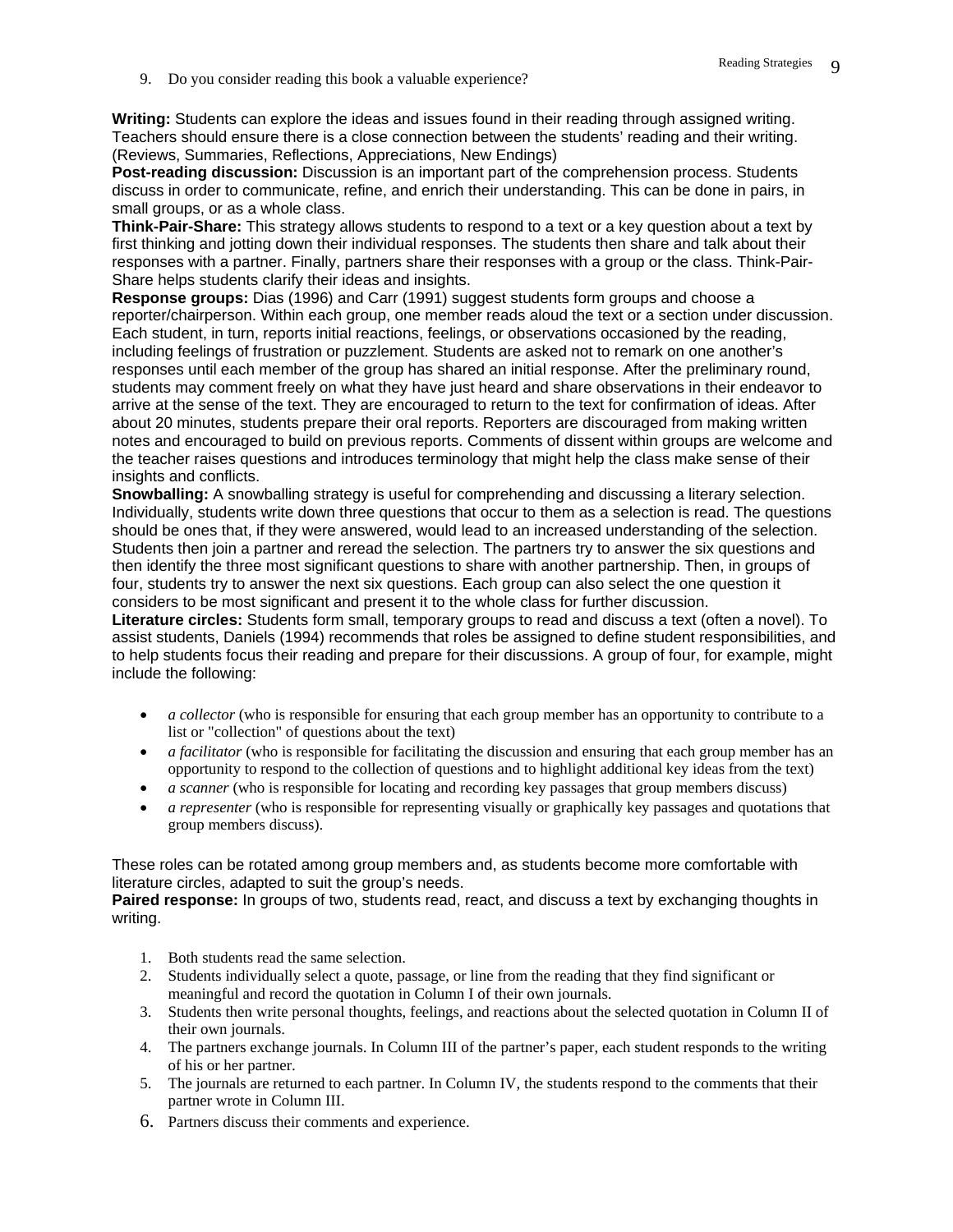| Column I: | Column II: | Column III:                  | ∥Column IV:   |
|-----------|------------|------------------------------|---------------|
| Quotation | Your       | Your partner's Your reaction |               |
|           | comments   | comments                     | ∥to partner's |
|           |            |                              | ∣comments     |
|           |            |                              |               |
|           |            |                              |               |
|           |            |                              |               |

**Reading and thinking guides:** Students review and reflect on ideas from text. Teachers provide students with a series of questions on three levels of understanding (i.e., recall, reading between the lines, and personal connection). The latter two levels extend students' thinking beyond mere "parroting" of textually explicit concepts. Students can use the guides individually, in small groups, or as a class.

**Readers Theatre:** Students form a group to prepare a dramatic reading of a scene. They sit or stand at the front of the classroom or in a staging area and read aloud their scripts to capture the tone,

significance, and drama of the passage(s) which they have chosen.

**Story Theatre:** Students make a play out of a story.

**Storytelling:** Students make up a story out loud.

**Role Play:** Students play characters' roles and dramatize incidents or illustrate issues from the selection. **Dramatization:** Students create their own play.

**Note-making:** Students can record and sort out their ideas and impressions about a selection using their own words.

**Author's Chair:** A student assumes the role of the author and responds to questions from the teacher and other students.

**Storyboards:** Students create a script based on events taken from a selection. They transform these characters into "stick figures" and describe the use of camera shots, angles, special effects, and dialogue. **Mapping:** Students visually portray relationships in text by drawing graphic organizers to represent connections between characters, events, or ideas. Example: Story Mapping

**Art:** Students create an artistic representation (e.g., pencil sketch, painting, collage) to communicate character, theme, or other significant aspect of the selection.

**Sketch to Stretch:** After reading a text, students draw a picture they see in their mind from the story. They share their pictures in groups to see if the group can explain what part of the story has been sketched. After the group has responded, the artist has the last word to explain in detail. Then the group collaborates to make a group sketch.

**Graphics:** Students develop a story sequence or design a visual representation of how ideas or characters developed.

**Extending reading:** Students can read more selections by the same author or selections involving the same or similar theme or issue.

**Extending text:** Students can create different endings, add episodes, revise events, alter style, place characters in different contexts, create dialogue, or create a character's diary entry.

**Reviews:** Students can view a movie or live play, comparing or contrasting it to the print version in their reviews.

**The Reader's Workshop:** The Reader's Workshop approach involves students in three types of activities:

- Mini-lessons (5-10 minutes) on some aspect of literature or a reading strategy.
- Independent reading time (30-40 minutes), where students keep a journal and respond to the literature in terms of what they think or how they feel about what they are reading.
- Sharing time (10 minutes), where students share with another person their journal entries, and the other person gives feedback.

**Questioning Strategies:** Questions are important in developing students' understandings of various texts. Effective teaching involves asking appropriate questions at appropriate times and helping students ask their own questions. Relevant questions invite reflection, analysis, and reconsideration. By employing a range of questions, teachers and students can enhance their reading experiences.

#### Sample Question Guide for Reading Prose Fiction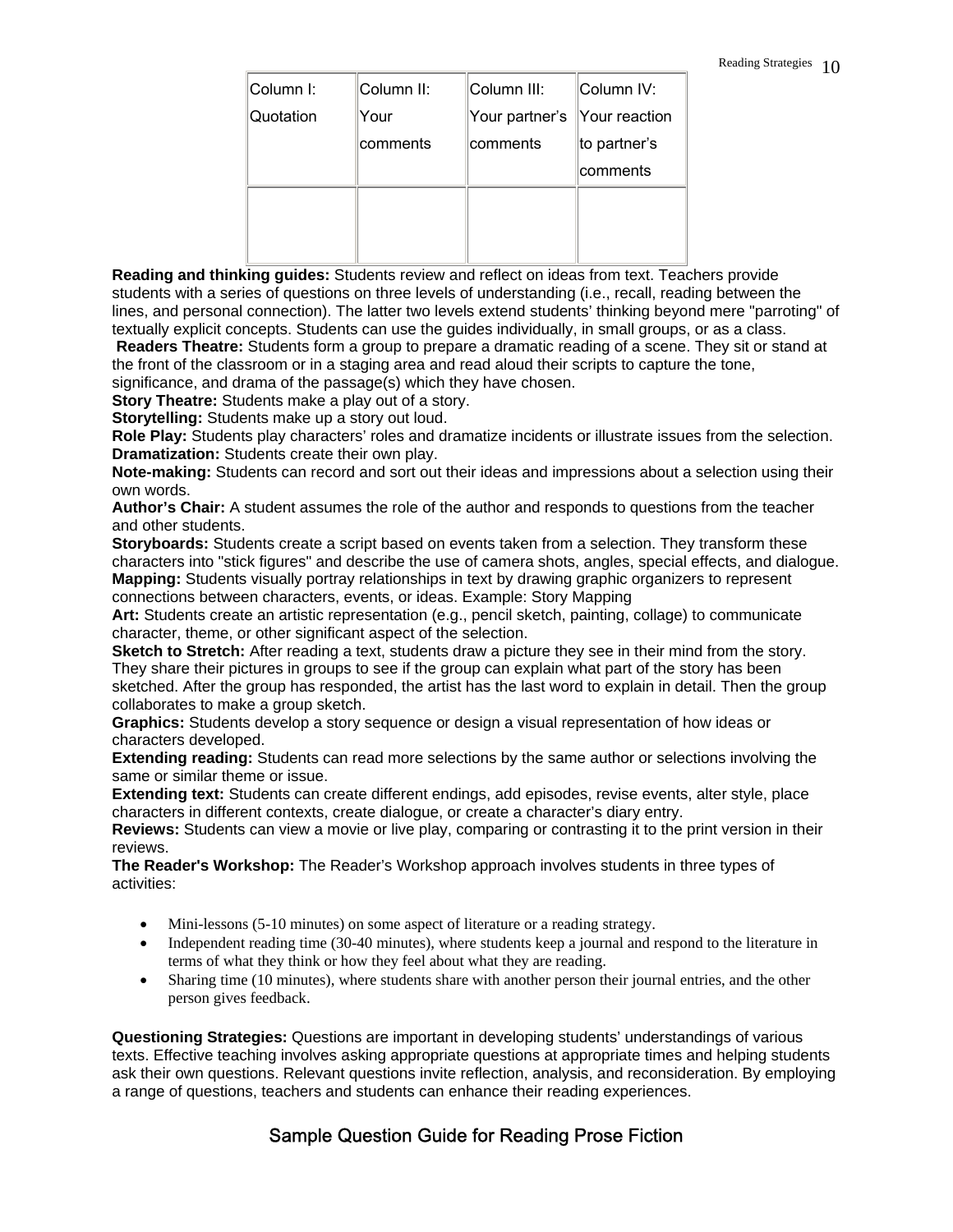| Initial Response        | <b>Initial Understanding</b> | Developing                               | <b>Developing a Critical</b> |
|-------------------------|------------------------------|------------------------------------------|------------------------------|
|                         |                              | Interpretation                           | <b>Stance</b>                |
| What is your first      | Were any parts               | What is the historical                   | Is this story                |
| reaction to this        | confusing?                   | context of the story?                    | plausible? Why?              |
| selection?              | What happens?                | When was it written?<br>How is that time | In your opinion, is          |
| Do you associate the    | (Map the events.)            | reflected?                               | this a good story?           |
| selection with any life |                              |                                          | Why or why not?              |
| experiences you         | Is there a                   | What is the                              |                              |
| have had?               | protagonist?                 | significance of the                      | Would you say this is        |
|                         | Antagonist?                  | title?                                   | a traditional story or       |
| Did you enjoy the       | What conflicts do the        |                                          | one in which the             |
| story?                  | characters have? Is          | How did the                              | author is trying             |
|                         |                              | characters change?                       | something new or             |
| How did the story       | the conflict internal or     | How are the                              | unique?                      |
| affect you?             | external? When does          | characters                               |                              |
| Did any characters      | the conflict reach a         | developed?                               | What connections             |
| affect you? If you      | critical point? How is       |                                          | are there between            |
| could be any            | the problem solved?          | From what point of                       | this work and other          |
| character who would     | Where and when did           | view is the story                        | selections you have          |
| you be?                 | this story take place?       | told?                                    | read?                        |
|                         |                              | What atmosphere is Would you like to     |                              |
| How did you picture     | Who is telling the           |                                          |                              |
| the setting? Did        | story?                       | created? What                            | read something else          |
| setting have any        |                              | details contribute to                    | by this author? Why          |
| effect upon you?        | What is the point of         | the atmosphere?                          | or why not?                  |
|                         | the story?                   | How did you                              |                              |
|                         | What do you think            | determine the                            |                              |
|                         | might happen to the          | theme?                                   |                              |
|                         | characters?                  | What type of                             |                              |
|                         |                              | narrative is this (e.g.,                 |                              |
|                         |                              | adventure, historical,                   |                              |